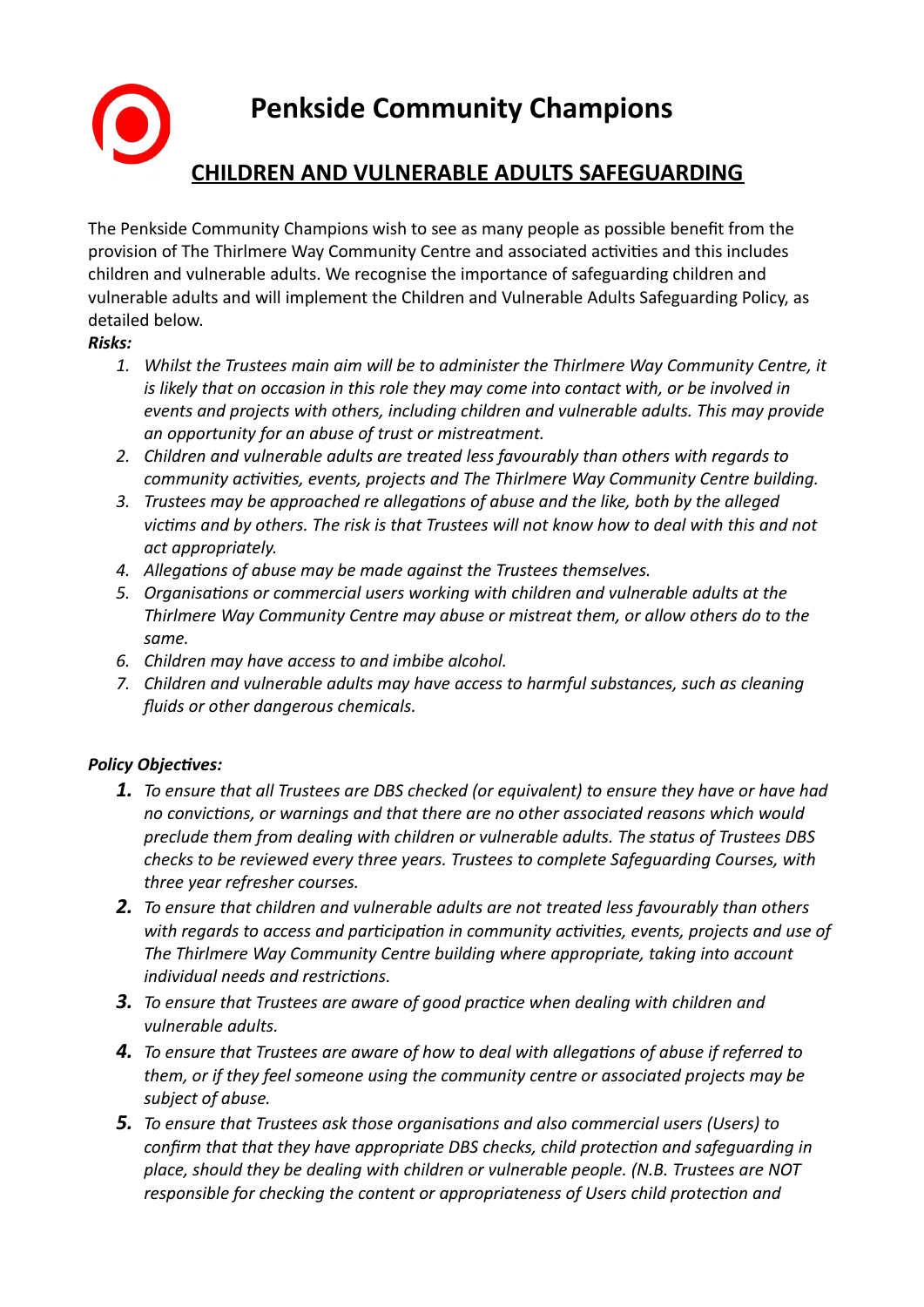*vulnerable adults policies, checks, insurance and other arrangements when letting The Riverside Community Centre space or for other associated projects. It is the Users themselves who are responsible for ensuring that they have appropriate arrangements, policies, checks and insurance in place).*

# **CHILDREN AND VULNERABLE ADULTS SAFEGUARDING POLICY**

## **Definitions**

**Child** – a person under the age of 18 years. **Vulnerable Adult Person** - someone who may be:

- in need of community care services because of a disability, age or illness, and
- is unable to take care of him or herself, or
- is unable to stop someone else from harming or exploiting them.

A vulnerable adult may be someone with a learning disability, mental health needs, a physical or sensory impairment or may be elderly and frail.

**Abuse** – Abuse is something that is done to another person and that harms them in some way. Abuse can take several forms and may include one or more of the following:

- **Physical abuse**: Causing someone physical harm, for example by hitting, pushing or kicking them, misusing medication, causing someone to be burnt or scalded, controlling what someone eats, restraining someone inappropriately or depriving them of liberty.
- **Sexual abuse**: Sexual acts to which a person has not or cannot give their consent or which they have been pressurised into. For example rape, inappropriate touching or use of sexualised language.
- **Psychological abuse**: Causing someone mental and emotional distress by using threats, humiliation, control, intimidation, harassment, verbal abuse or depriving them of contact with other people.
- **Financial abuse:** Taking money, goods or property without permission. This can include theft, fraud, exploitation or putting pressure on someone to make a will, transfer the ownership of property or carry out other financial transactions.
- **Neglect**: Failure to provide access to services to meet a person's health, social care or educational needs or withholding the necessities of life such as medication, food and heating.
- **Discriminatory abuse:** Treating someone in a less favourable way and causing them harm, because of their age, gender, sexuality, disability, ethnic origin or religion
- **Institutional abuse**: Services that fail to recognise the rights of service users and offer a poor quality of care or which condone ways of working which cause harm to vulnerable people.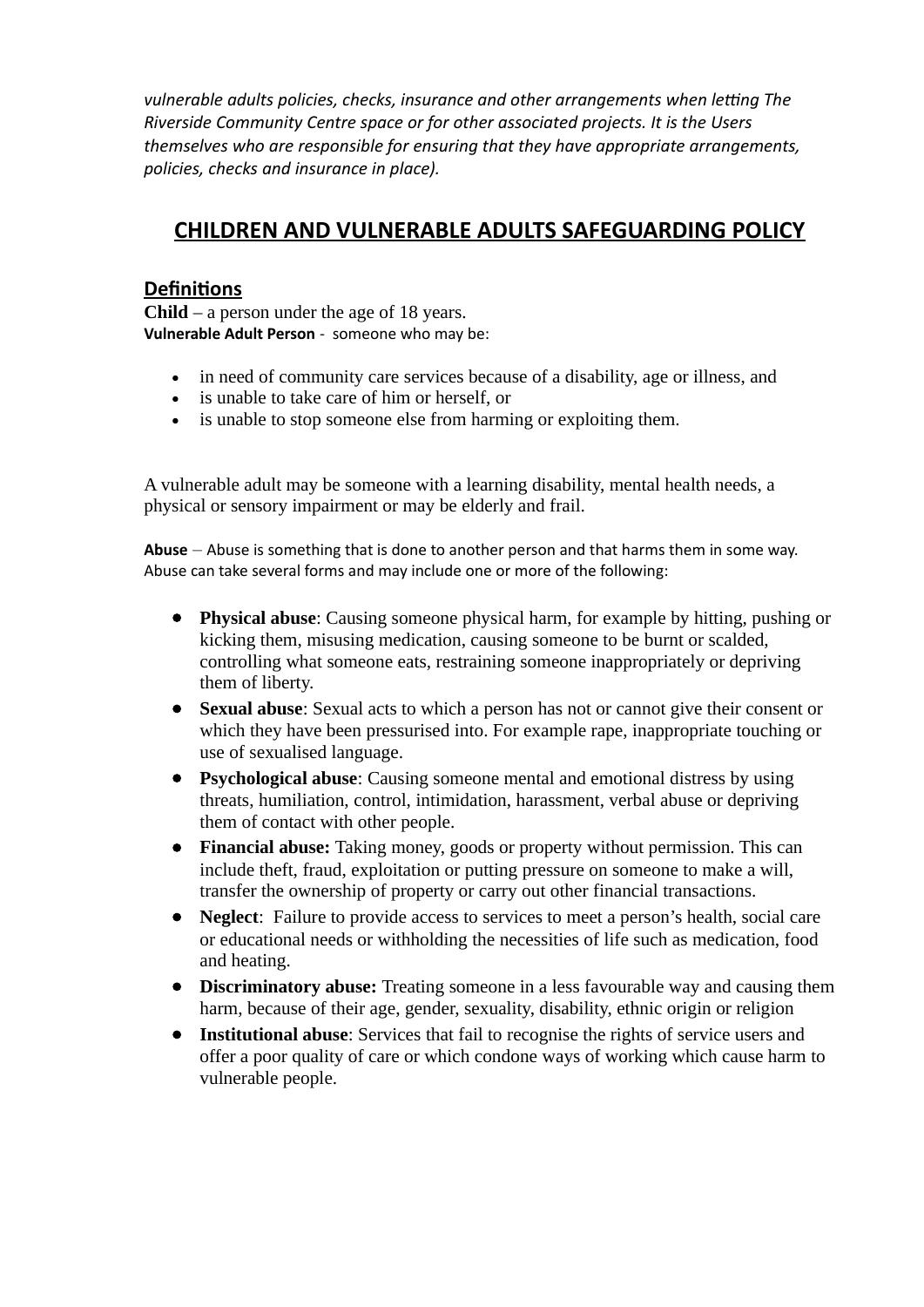## **Policy**

- **1.** Trustees will all be DBS checked to ensure there are no convictions, or warnings and that there are no other associated reasons which would preclude them from dealing with children or vulnerable adults. The status of Trustees DBS checks to be reviewed and rechecked every three years or if otherwise considered appropriate.
- **2.** Trustees will all receive Safeguarding Courses and three yearly refresher courses or as appropriate.
- **3.** Trustees will aim to ensure that children and vulnerable adults are not treated less favourably than others with regards to access and participation in community activities, events, projects and use of The Thirlmere Way Community Centre building where appropriate, taking into account individual needs and restrictions. Trustees will request those organisations, individuals and also commercial users to confirm that they will comply. This will be achieved through the inclusion of an affirming statement on all booking/ rental forms, to which users will agree. Trustees are NOT responsible for other users' compliance when letting The Thirlmere Way Community Centre space or for other associated projects. It is the users themselves who are responsible for ensuring that they have appropriate arrangements, policies, checks and insurance in place for all of their activities.
- **4.** Trustees will all be informed of and given a copy **of 'Trustees What to Do If Abuse is Reported to You or You Suspect Abuse'**. These instructions to be reviewed annually. Trustees will report to the other Trustees should they suspect and or report alleged abuse of any kind. This information will be kept confidential**.**  *See Appendix 1 'Trustees – What to Do If Abuse is Reported to You or You Suspect Abuse'.*
- **5.** Trustees will all be informed of and given a copy of **'Friends of Riverside Trustees Good Practice Guidelines for Dealing with Children and Vulnerable Adults'**. The Good Practice Guidelines to be reviewed annually or if an issue arises which Trustees decide warrants a review.

*See Appendix 2 'Trustees - Good Practice Guidelines for Dealing with Children and Vulnerable Adults'.*

- **6.** If an allegation of abuse is made about a Trustee to another Trustee(s), then the same procedure will apply as detailed in **'Trustees – What to Do If Abuse is Reported to You or You Suspect Abuse'.** N.B. If an allegation of abuse is made about a Trustee directly to MASH, the Police, Staffordshire County Council or other body, group or individual, then that Trustee will advise the other Trustees as soon as possible, who may wish to arrange an extraordinary meeting to discuss the issue confidentially. The Trustee against whom the allegation has been made will not attend any session or event or participate in any project involving children or vulnerable adults until such time as the matter is investigated by the appropriate authority and satisfactorily concluded.
- **7.** Trustees will request those organisations and also commercial users to confirm that they have adequate DBS checks, child protection and safeguarding in place, should they be dealing with children or vulnerable adults. This will be done through the inclusion of this question on all booking/ rental forms. Trustees are NOT responsible for checking the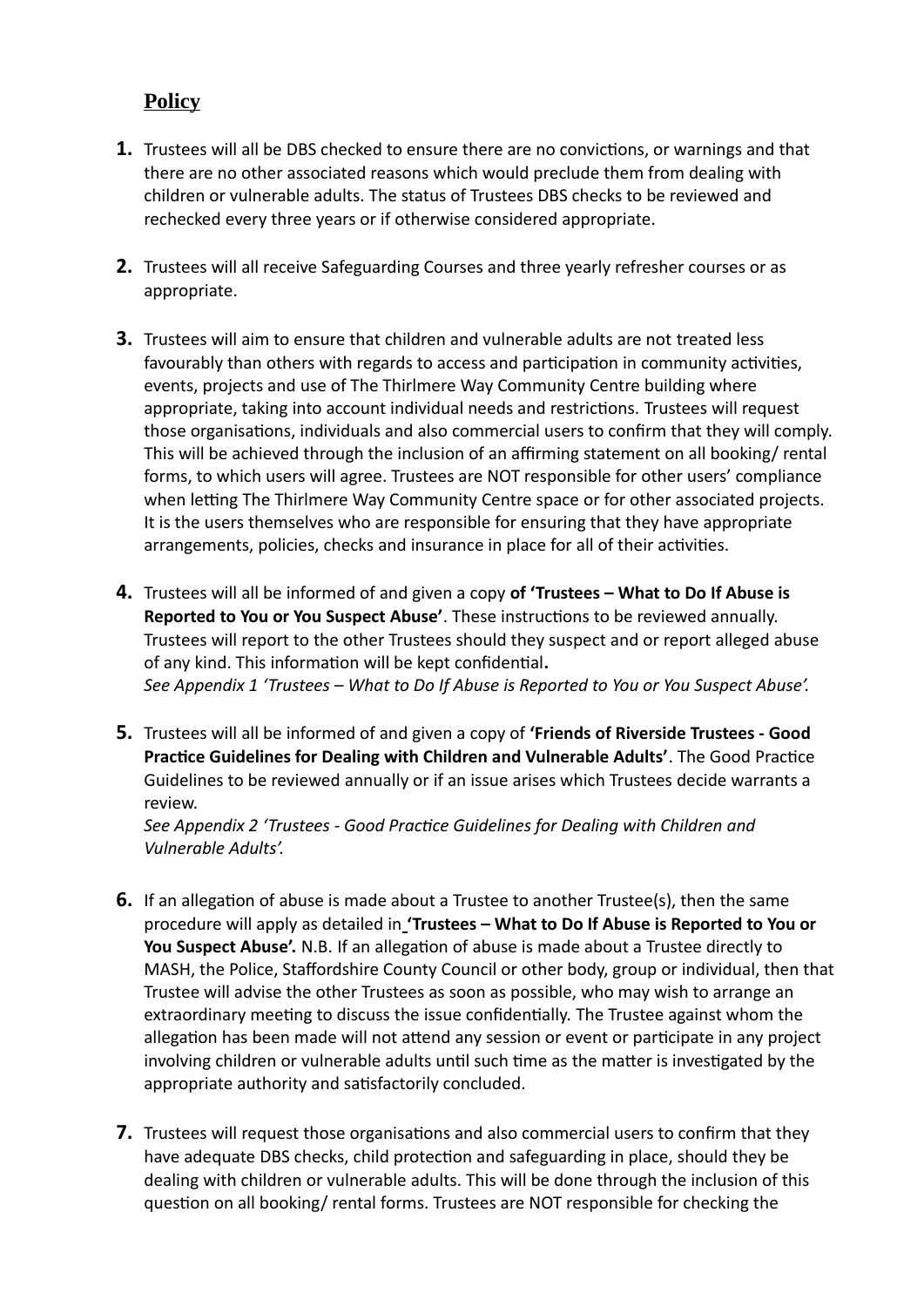content or appropriateness of Users child protection and vulnerable adults policies, checks, insurance and other arrangements when letting The Thirlmere Way Community Centre space or for other associated projects. It is the Users themselves who are responsible for ensuring that they have appropriate arrangements, policies, checks and insurance in place for all of their activities.

**8.** This policy is to be reviewed annually or after a report of alleged abuse, or if a Trustee suspects abuse or an associated issue which is viewed as warranting a review. A report reflecting this will be presented at the annual meeting. The policy will be held online and updated with any amendments as appropriate.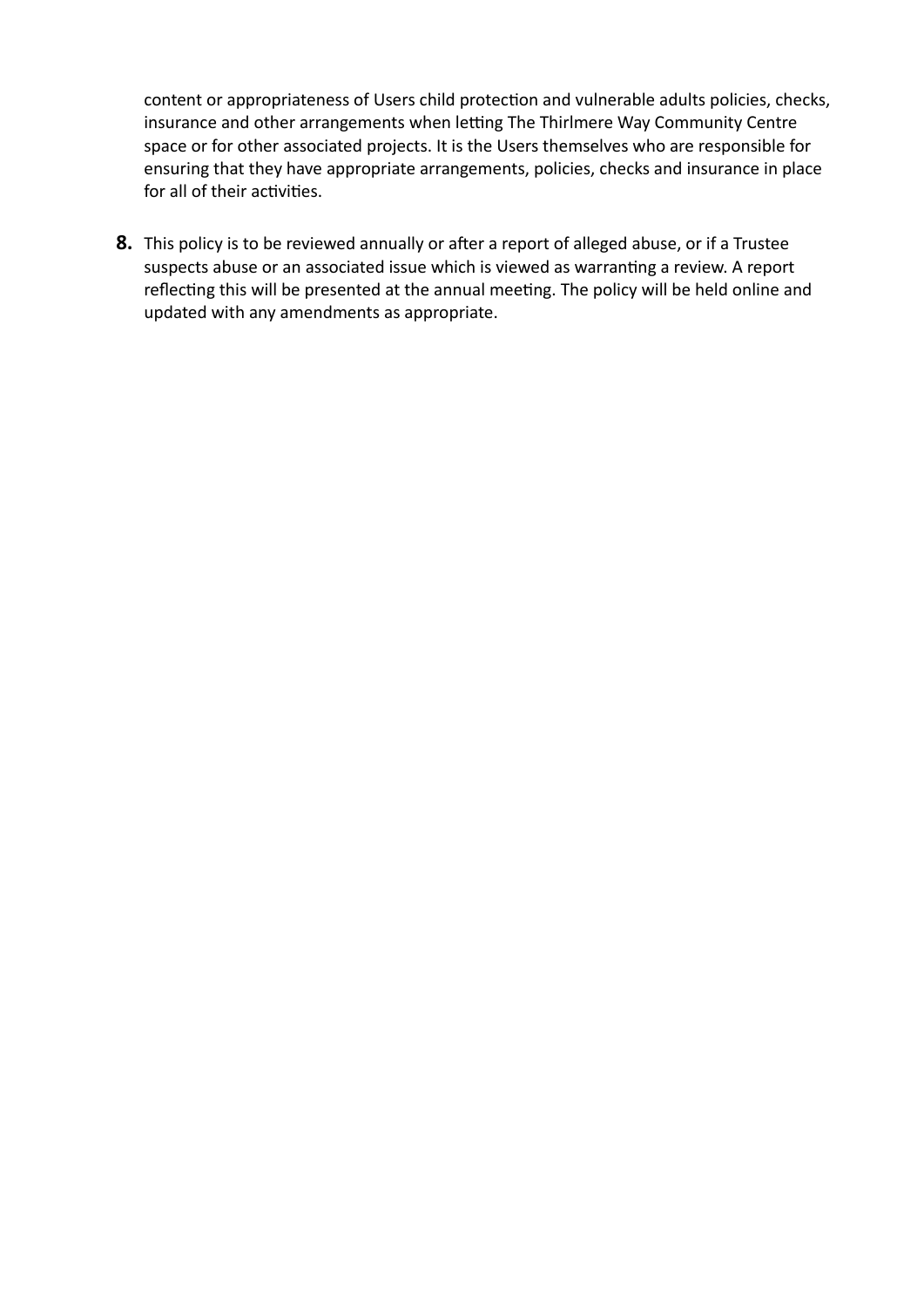## **'Trustees – What to Do If Abuse is Reported to You or You Suspect Abuse'.**

#### *REFER, DO NOT INVESTIGATE*

#### *What to Do If Abuse is Reported to You*

1. Allow the person to speak to you without interruption, accepting what is said.

2. Offer understanding and reassurance, but do not pass judgement on what is being alleged.

3. Advise that you will try to offer support, but that you must pass the information on.

4. If you believe the person is at **immediate risk** of **serious** harm or injury, then call the **police on 999 or 101**.

- 5. Children and Young People:
	- a) If you believe a child or young person is at risk of significant harm, neglect or injury report your concerns to the First Response Team on 0800 131 3126.
	- b) If you have significant safeguarding concerns about someone who is working or volunteering with children and young people call 0800 131 3126

### 6. Vulnerable Adults:

a) If you have any concerns about a vulnerable adult being abused you should contact **Phone:** [0345 604 2719](tel:03456042719)

> Monday - Thursday\* 8:30am - 5pm Friday: 8:30am - 4:30pm \*Excludes Bank Holidays

7. Make careful notes of what was said, using the actual words wherever possible and any consequent actions and sign and date your notes.

8. Report details to other Trustees in confidence and if appropriate call an extraordinary meeting to discuss the issues confidentially and any further action which may be required.

### *What to Do If You Witness or Suspect Abuse*

As above from Point 4. onwards